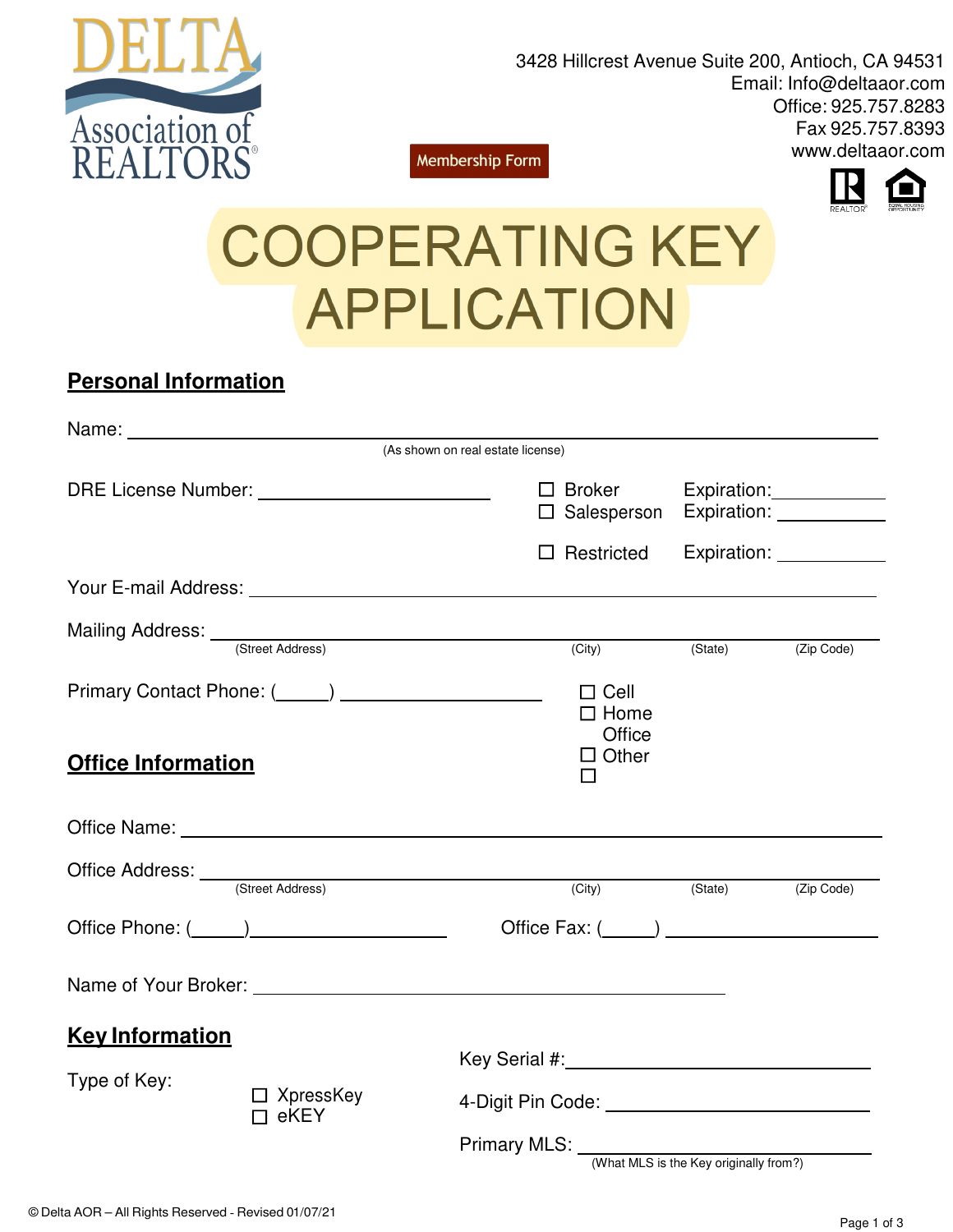### **Fees and Payment Information**

|               | I <del>cc</del> s and rayment information                                                                                                                                                                                                                                                                                                                                                                                                                                                                                                                                                                                                                                                                                                                                                                                                                                                                                                                                                                                                                                                                                                                                                                                                                                                                                                                                                                                                                                 |
|---------------|---------------------------------------------------------------------------------------------------------------------------------------------------------------------------------------------------------------------------------------------------------------------------------------------------------------------------------------------------------------------------------------------------------------------------------------------------------------------------------------------------------------------------------------------------------------------------------------------------------------------------------------------------------------------------------------------------------------------------------------------------------------------------------------------------------------------------------------------------------------------------------------------------------------------------------------------------------------------------------------------------------------------------------------------------------------------------------------------------------------------------------------------------------------------------------------------------------------------------------------------------------------------------------------------------------------------------------------------------------------------------------------------------------------------------------------------------------------------------|
| $(\$30.00)$ . | Key Fees are prorated on a monthly basis and may contain one-time fees such as the KEY Application Fee                                                                                                                                                                                                                                                                                                                                                                                                                                                                                                                                                                                                                                                                                                                                                                                                                                                                                                                                                                                                                                                                                                                                                                                                                                                                                                                                                                    |
|               | The Delta Association has an Annual Payment for a Cooperating Key.                                                                                                                                                                                                                                                                                                                                                                                                                                                                                                                                                                                                                                                                                                                                                                                                                                                                                                                                                                                                                                                                                                                                                                                                                                                                                                                                                                                                        |
|               | \$120.00 due in January                                                                                                                                                                                                                                                                                                                                                                                                                                                                                                                                                                                                                                                                                                                                                                                                                                                                                                                                                                                                                                                                                                                                                                                                                                                                                                                                                                                                                                                   |
|               | The billing from DAR will come via e-mail. No paper billing will occur.                                                                                                                                                                                                                                                                                                                                                                                                                                                                                                                                                                                                                                                                                                                                                                                                                                                                                                                                                                                                                                                                                                                                                                                                                                                                                                                                                                                                   |
|               | Fees are subject to change at any time without notice.                                                                                                                                                                                                                                                                                                                                                                                                                                                                                                                                                                                                                                                                                                                                                                                                                                                                                                                                                                                                                                                                                                                                                                                                                                                                                                                                                                                                                    |
|               | Charge Amount: \$                                                                                                                                                                                                                                                                                                                                                                                                                                                                                                                                                                                                                                                                                                                                                                                                                                                                                                                                                                                                                                                                                                                                                                                                                                                                                                                                                                                                                                                         |
|               | Expiration Date: $\frac{1}{(Month/Year)}$                                                                                                                                                                                                                                                                                                                                                                                                                                                                                                                                                                                                                                                                                                                                                                                                                                                                                                                                                                                                                                                                                                                                                                                                                                                                                                                                                                                                                                 |
|               | (Name shown on Credit Card)                                                                                                                                                                                                                                                                                                                                                                                                                                                                                                                                                                                                                                                                                                                                                                                                                                                                                                                                                                                                                                                                                                                                                                                                                                                                                                                                                                                                                                               |
| 1.            | <b>Rules and Regulations</b><br>ELIGIBILITY FOR LEASING KEY EQUIPMENT AND UTILIZATION OF THE SERVICE<br>KEYHOLDER must remain active with their primary KEY area: a MetroList® Administrative Center, a BAREIS MLS® Service Center, Sutter-<br>Yuba Association of REALTORS®, KIM Alliance, or an MLS Listings Service Center.                                                                                                                                                                                                                                                                                                                                                                                                                                                                                                                                                                                                                                                                                                                                                                                                                                                                                                                                                                                                                                                                                                                                            |
| 2.            | <b>STATUS</b><br>А.<br>KEYHOLDER may not sell, transfer, or assign their KEY to any other individual or entity, including but not limited to, another broker<br>or agent. Nor shall KEYHOLDER loan to another, or borrow from another, individual or entity, including but not limited to, another<br>broker or agent.<br>В.<br>Failure to comply with the provisions of this paragraph shall constitute a breach of these Rules and Regulations.                                                                                                                                                                                                                                                                                                                                                                                                                                                                                                                                                                                                                                                                                                                                                                                                                                                                                                                                                                                                                         |
| 3.            | SECURITY OF THE XpressKey, eKEY Basic, eKEY Professional AND IBoxes<br>KEYHOLDER acknowledges that is it necessary to maintain the security of the Service.<br>А.<br>KEYHOLDER acknowledges that it is necessary to maintain the security of the XpressKey and its Personal Identification Numbers<br>В.<br>("PIN") to prevent its use by unauthorized persons.<br>C.<br>KEYHOLDER agrees as follows:<br>to keep the KEY in KEYHOLDER's possession or in a safe place at all times.<br>1.<br>2.<br>to not allow a KEYHOLDER's personal identification number (PIN) to be attached to the XpressKey or eKEY in<br>anymanner or for any purpose or be disclosed by KEYHOLDER to any third party.<br>3.<br>to not lend or otherwise transfer the KEY to any other person or entity, or permit any other person or entity to use the<br>KEY for any purpose whatsoever, whether or not such other person or entity is a real estate licensee.<br>to not duplicate the KEY or allow any other person to do so.<br>4.<br>5.<br>to not assign, transfer, or pledge the KEY.<br>6.<br>to not destroy, alter, modify, disassemble or tamper with the KEY or knowingly or unknowingly allow anyone else to do<br>SO.<br>7.<br>to notify the ORGANIZATION immediately, in writing, within 48 hours, of loss or theft of the KEY and the circumstances<br>surrounding such loss or theft.<br>8.<br>to follow all additional security procedures as specified by the ORGANIZATION, and |

9. KEYHOLDER shall indemnify the ORGANIZATION against, and hold the ORGANIZATION harmless from any and all actions, suits, costs, damages and liabilities, including, without limitation, the delivery, possession, use or loss by anyone other than the ORGANIZATION or costs incurred in the recovery of the KEY.